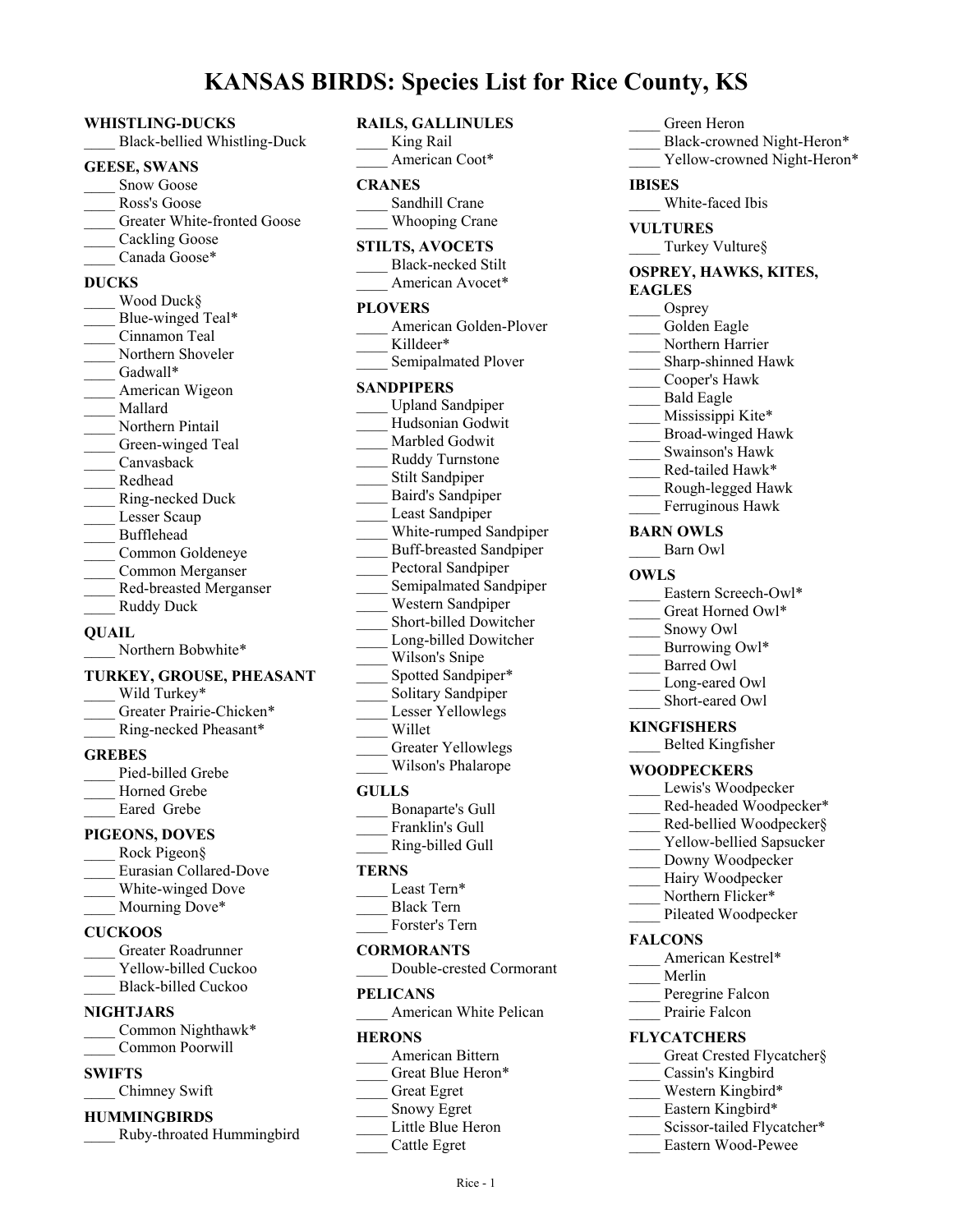- Willow Flycatcher
- Least Flycatcher
- Eastern Phoebe\*
- Say's Phoebe

# **VIREOS**

Bell's Vireo\* Yellow-throated Vireo \_\_\_\_ Blue-headed Vireo Philadelphia Vireo Warbling Vireo \_\_\_\_ Red-eyed Vireo

# **SHRIKES**

| Loggerhead Shrike* |  |
|--------------------|--|
| Northern Shrike    |  |

# **JAYS, MAGPIES, CROWS**

Pinyon Jay Blue Jay\* Black-billed Magpie\* American Crow\*

# **CHICKADEES, TITMICE**

Black-capped Chickadee\* \_\_\_\_ Tufted Titmouse

### **LARKS**

Horned Lark\*

# **SWALLOWS**

Bank Swallow\* Tree Swallow N. Rough-winged Swallow Purple Martin\* Barn Swallow\* Cliff Swallow\*

# **KINGLETS**

| Ruby-crowned Kinglet   |
|------------------------|
| Golden-crowned Kinglet |

### **WAXWINGS**

\_\_\_\_ Cedar Waxwing

# **NUTHATCHES**

\_\_\_\_ Red-breasted Nuthatch White-breasted Nuthatch

# **CREEPERS**

\_\_\_\_ Brown Creeper

# **GNATCATCHERS**

\_\_\_\_ Blue-gray Gnatcatcher

# **WRENS**

House Wren\* Winter Wren Sedge Wren \_\_\_\_ Carolina Wren \_\_\_\_ Bewick's Wren

# **THRASHERS**

Gray Catbird\* Brown Thrasher\* Northern Mockingbird\*

# **STARLINGS**

\_\_\_\_ European Starling\*

# **THRUSHES**

- Eastern Bluebird\* Mountain Bluebird
- \_\_\_\_ Townsend's Solitaire
- \_\_\_\_ Swainson's Thrush
- \_\_\_\_ Hermit Thrush
- \_\_\_\_ Wood Thrush
- American Robin\*

# **OLD WORLD SPARROWS**

- House Sparrow\*
- **PIPITS**

| American Pipit  |
|-----------------|
| Sprague's Pipit |

### **FINCHES**

- \_\_\_\_ Evening Grosbeak House Finch§
- Purple Finch
- \_\_\_\_ Common Redpoll
- \_\_\_\_ Red Crossbill
- Pine Siskin
- American Goldfinch§

# **LONGSPURS**

| Lapland Longspur |
|------------------|
| Smith's Longspur |

| Thick-billed Longspur |  |
|-----------------------|--|

# **SPARROWS**

- Cassin's Sparrow Grasshopper Sparrow\* Lark Sparrow\* Lark Bunting \_\_\_\_ Chipping Sparrow \_\_\_\_ Clay-colored Sparrow Field Sparrow§ \_\_\_\_ Fox Sparrow American Tree Sparrow Dark-eyed Junco White-crowned Sparrow Harris's Sparrow \_\_\_\_ White-throated Sparrow Vesper Sparrow\* LeConte's Sparrow \_\_\_\_ Savannah Sparrow Song Sparrow Lincoln's Sparrow
- Swamp Sparrow
- Spotted Towhee
- \_\_\_\_ Eastern Towhee

# **CHATS**

\_\_\_\_ Yellow-breasted Chat

# **BLACKBIRDS, ORIOLES**

- Yellow-headed Blackbird \_\_\_\_ Bobolink Eastern Meadowlark\*
- \_\_\_\_ Western Meadowlark\*
- Orchard Oriole\*
- Bullock's Oriole\* Baltimore Oriole\* Red-winged Blackbird\* Brown-headed Cowbird\* \_\_\_\_ Rusty Blackbird Brewer's Blackbird Common Grackle\* Great-tailed Grackle\* **WARBLERS** \_\_\_\_ Ovenbird Northern Waterthrush \_\_\_\_ Black-and-white Warbler \_\_\_\_ Tennessee Warbler Orange-crowned Warbler Nashville Warbler Mourning Warbler Common Yellowthroat§ \_\_\_\_ American Redstart Northern Parula Bay-breasted Warbler \_\_\_\_ Blackburnian Warbler Yellow Warbler\* \_\_\_\_ Blackpoll Warbler Black-throated Blue Warbler Palm Warbler Pine Warbler Yellow-rumped Warbler Yellow-throated Warbler
- \_\_\_\_ Black-throated Green Warbler
- \_\_\_\_ Canada Warbler
- Wilson's Warbler

# **GROSBEAKS, BUNTINGS**

- \_\_\_\_ Summer Tanager
- Northern Cardinal\*
- \_\_\_\_ Rose-breasted Grosbeak
- \_\_\_\_ Black-headed Grosbeak
- \_\_\_\_ Blue Grosbeak
- Lazuli Bunting
- \_\_\_\_ Indigo Bunting§
- Painted Bunting
- Dickcissel\*
- † Fewer than ten Kansas records
- [] Hypothetical species
- § Probable breeding species

\* Confirmed breeding species Probable and confirmed breeding species as defined by the Kansas Breeding Bird Atlas Project.

This list was compiled from records of the Kansas Ornithological Society, Kansas Breeding Bird Atlas Project, and the Kansas Biological Survey.

January 1, 2022